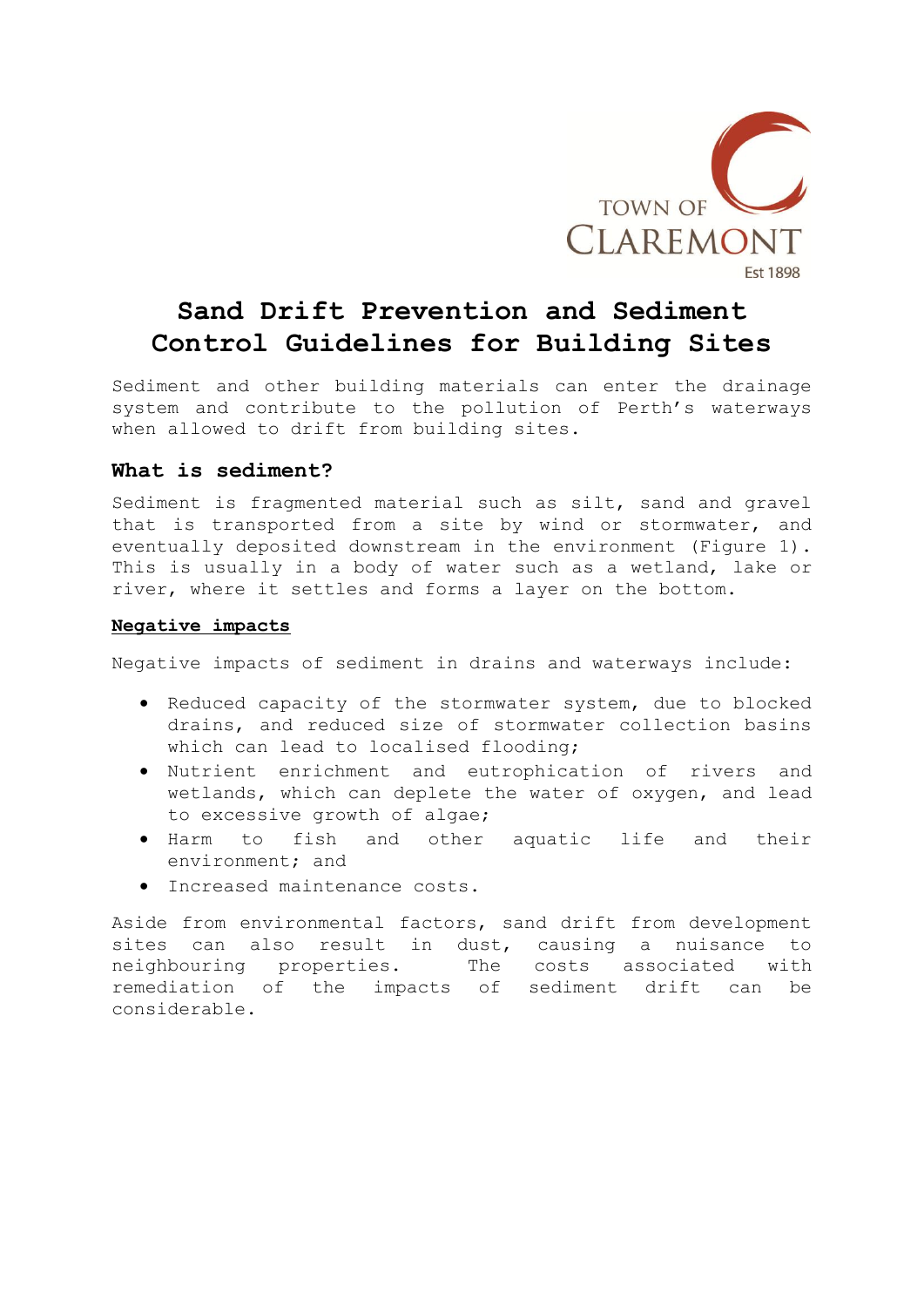

Figure 1: Build up of sand washing into side-entry drain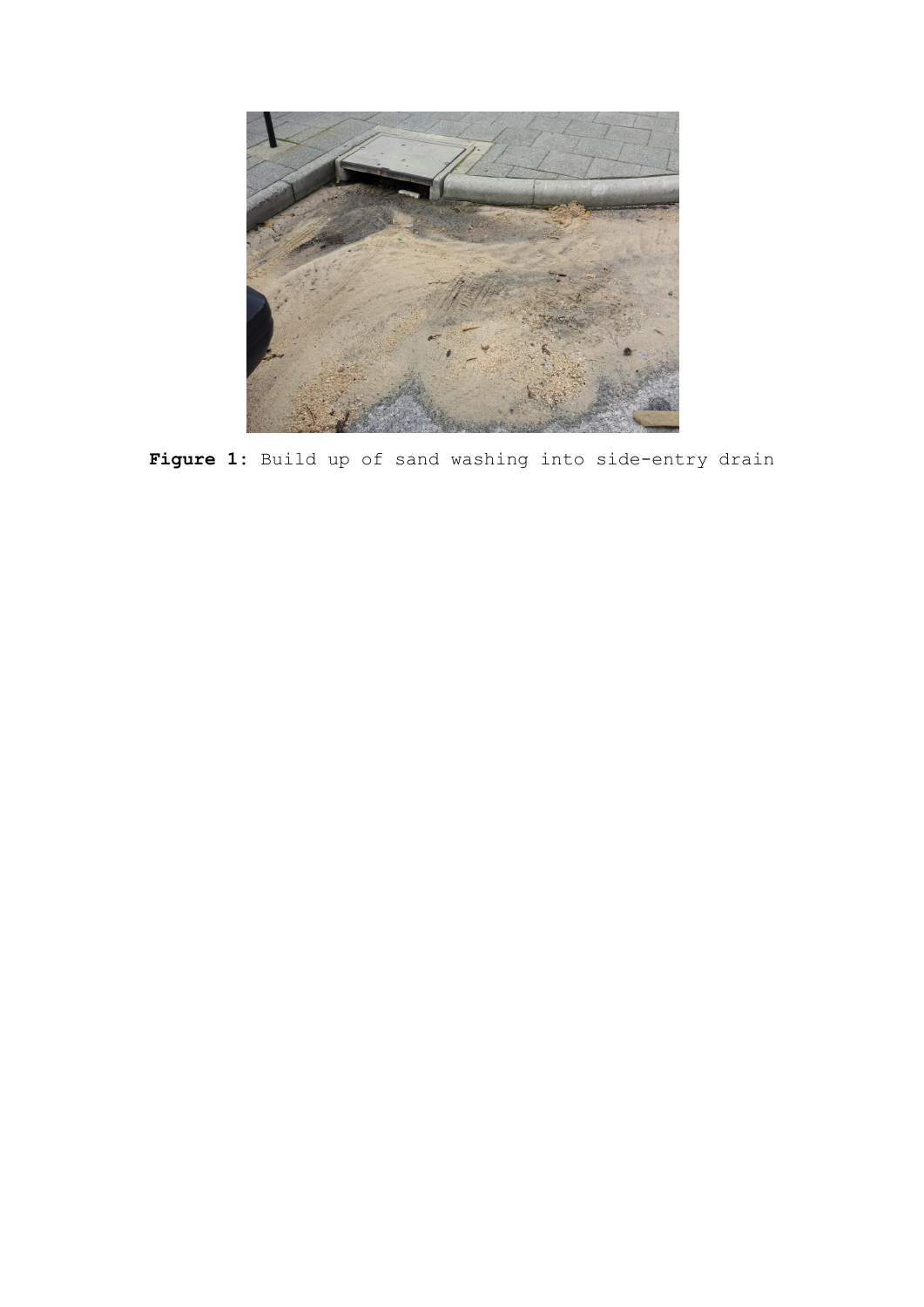#### **Who is responsible?**

Property owners and developers are responsible for sediment control. The following guidelines outline the obligations, and provide practical sediment control and sand drift prevention measures for use on construction sites.

## **Practical ways to reduce erosion and sand drift from development sites**

### **Minimise disturbance during excavation and other site works**

The risk of erosion and sand drift significantly increases whenever vegetation is removed.

- Preserve as much vegetation on site as possible as plant roots stabilise the land and keep the soil in place. Leave vegetation strips around the perimeter of the site, this can assist in minimising sand drift.
- Take care to avoid disturbing whatever vegetation is on the verge during construction works.

Minimise the time land is exposed without stabilisation, and rehabilitate the landscape as soon as possible.

#### **Entry/Exit point**

Restrict vehicle access to one entry/exit point where possible. Stabilise the access with coarse gravel. This will minimise the transportation of sediment onto public roads, and will help maintain the site in wet conditions.

Ensure all trucks, utilities and trailers carrying sand are covered and adequately secured to prevent drift during transportation.

## **Sand and Gravel Stockpiles**

Stockpiles should be placed wholly within the construction site, where possible, and away from the sediment control fence (described below). Any spillage on the road or verge should be cleaned up immediately. Stockpiles of sand, soil or cement should be covered securely at the end of each day if excessive wind or rain is likely.

#### **Wash water and wastes**

Wash water and waste from concrete, plaster, paint, building residue, or from the cleaning of tools and equipment must not be allowed to wash into the stormwater drains. A dedicated wash down area should be provided well away from the lowest point of the site.

#### **Early stormwater management**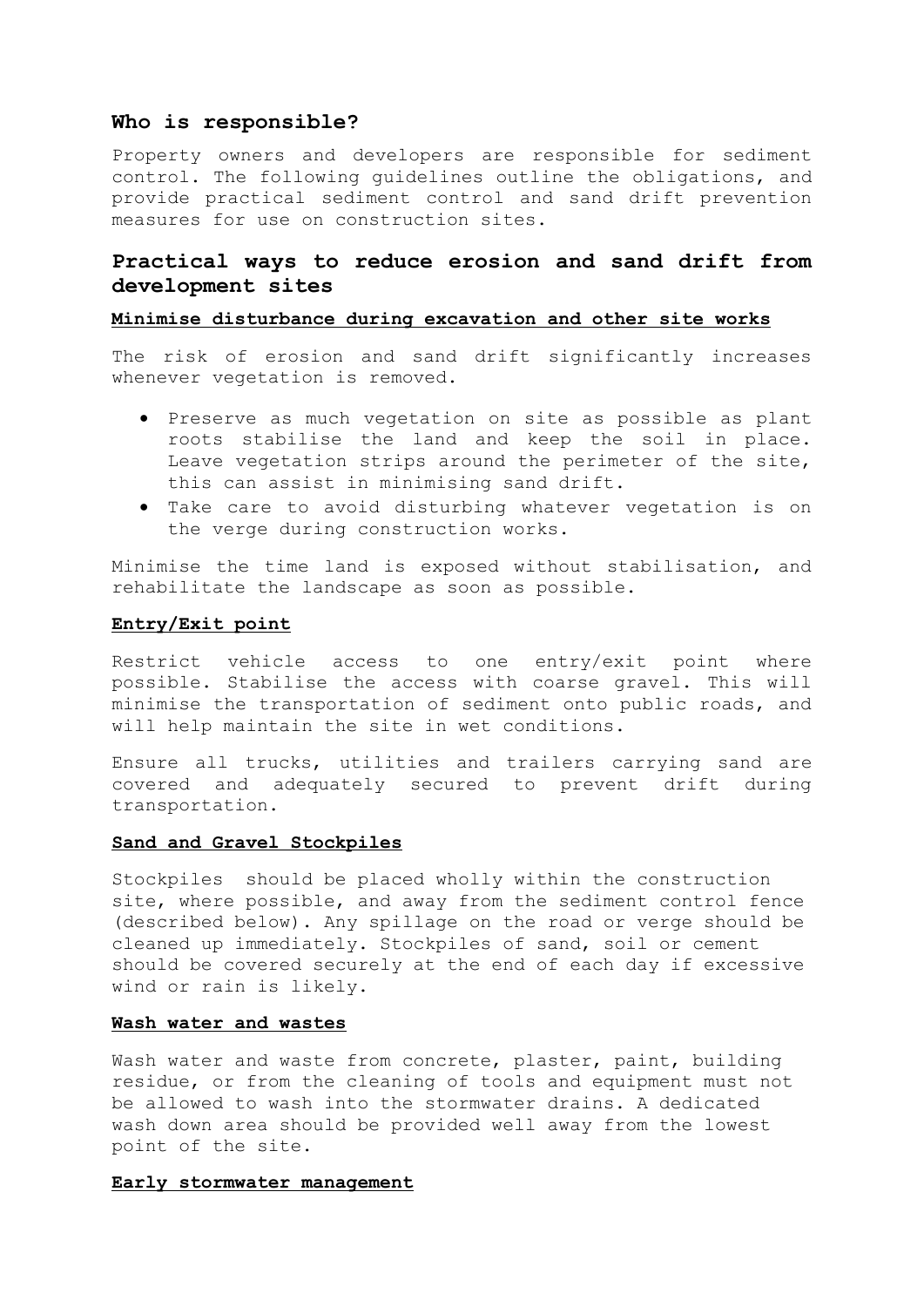During heavy rainfall measures may need to be taken to minimise stormwater runoff during construction. It is advisable to install roof downpipes to the stormwater system as soon as practicable after the roof is laid.

#### **Identify the lowest point on the site**

Water always runs to the lowest point. It is important to minimise sediment, litter and other pollutants impacting on the lowest point of the site, which can be achieved through a few simple measures:

- Crossovers, stockpiles and wash down facilities should be located as far away from the lowest point as possible.
- Sediment control fences should always be located at the lowest point on the site
- For flat sites, a sediment control fence should be installed on the side/s closest to the roadside gully drains.

## **Install a sediment control fence**

Sediment control fences, when used correctly, are an effective way to retain sand and other building material on site.

The sediment control fence enables water to pass through, but traps sand and other coarse material before it washes into the stormwater drainage system (Figure 2).

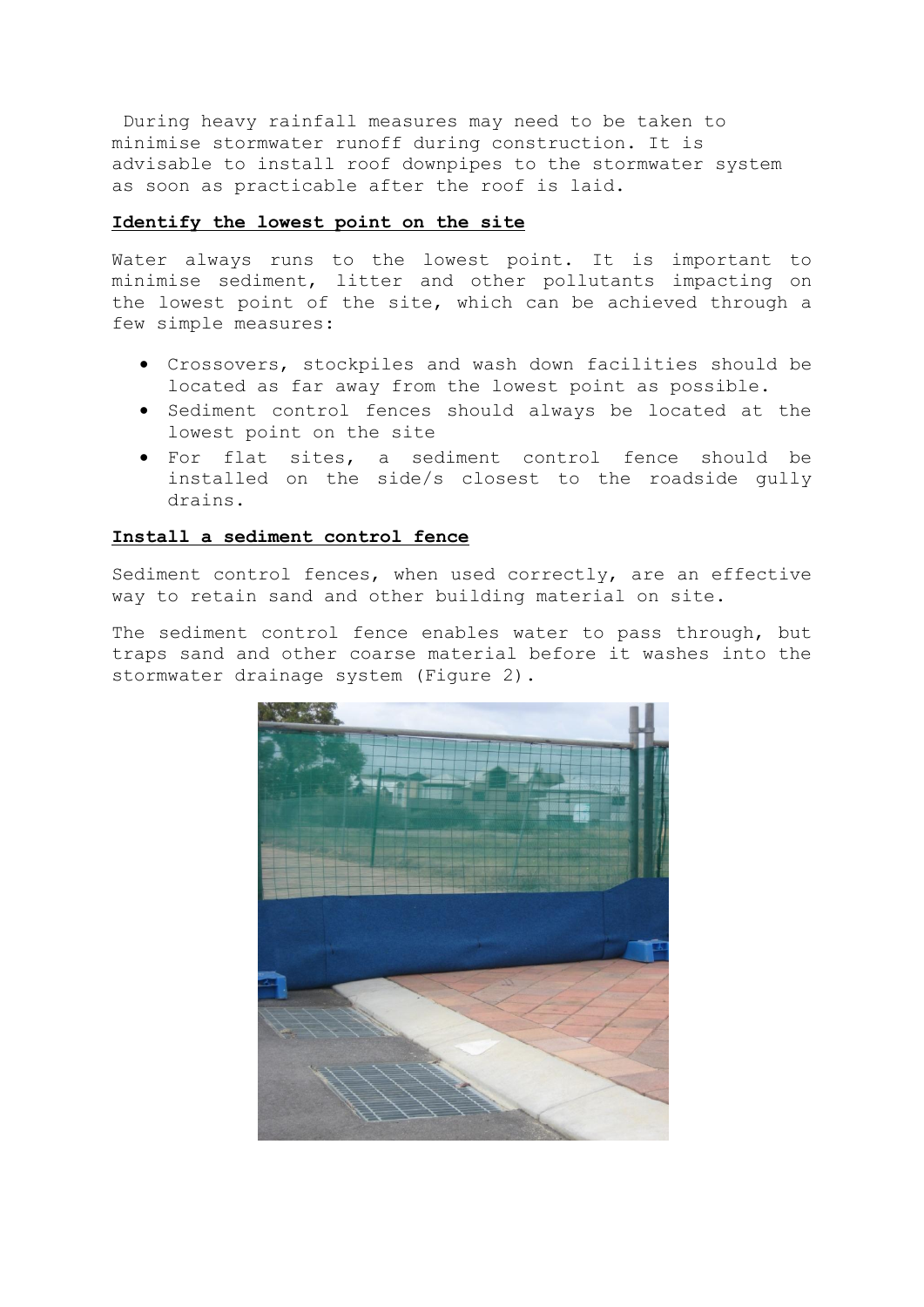**Figure 2**: Front view showing sediment control fence protecting stormwater drains.

The most efficient sediment barrier for building sites is specifically manufactured *geotextile material.* This temporary fencing material is available in Perth and is often referred to as a *silt fence*.

It is advisable to purchase geotextile material for the sediment control fence that is made from high quality woven material with UV inhibiters for durability.

The use of filter cloth or shade cloth is not suitable for this purpose and is therefore not permitted.

#### *Installing a sediment control fence*

If using the temporary type of fencing, it may be advisable to request the fencing company to provide fence panels with no gap at the bottom to help secure the geotextile material. . .

It is necessary to secure the geotextile material at the base of the wire mesh fence to prevent sediment passing underneath the fence. The preferred method for doing this is to place the lower 200 mm (minimum) part of the fabric on the ground facing into the construction site, and buried under a 100 mm layer of course aggregate in a filter roll or silt sock (Figure 3). If permitted, another option is to bury the geotextile material in a trench to a minimum depth of 200 mm.



**Figure 3**: Side view showing fence with geotextile fabric secured to the ground.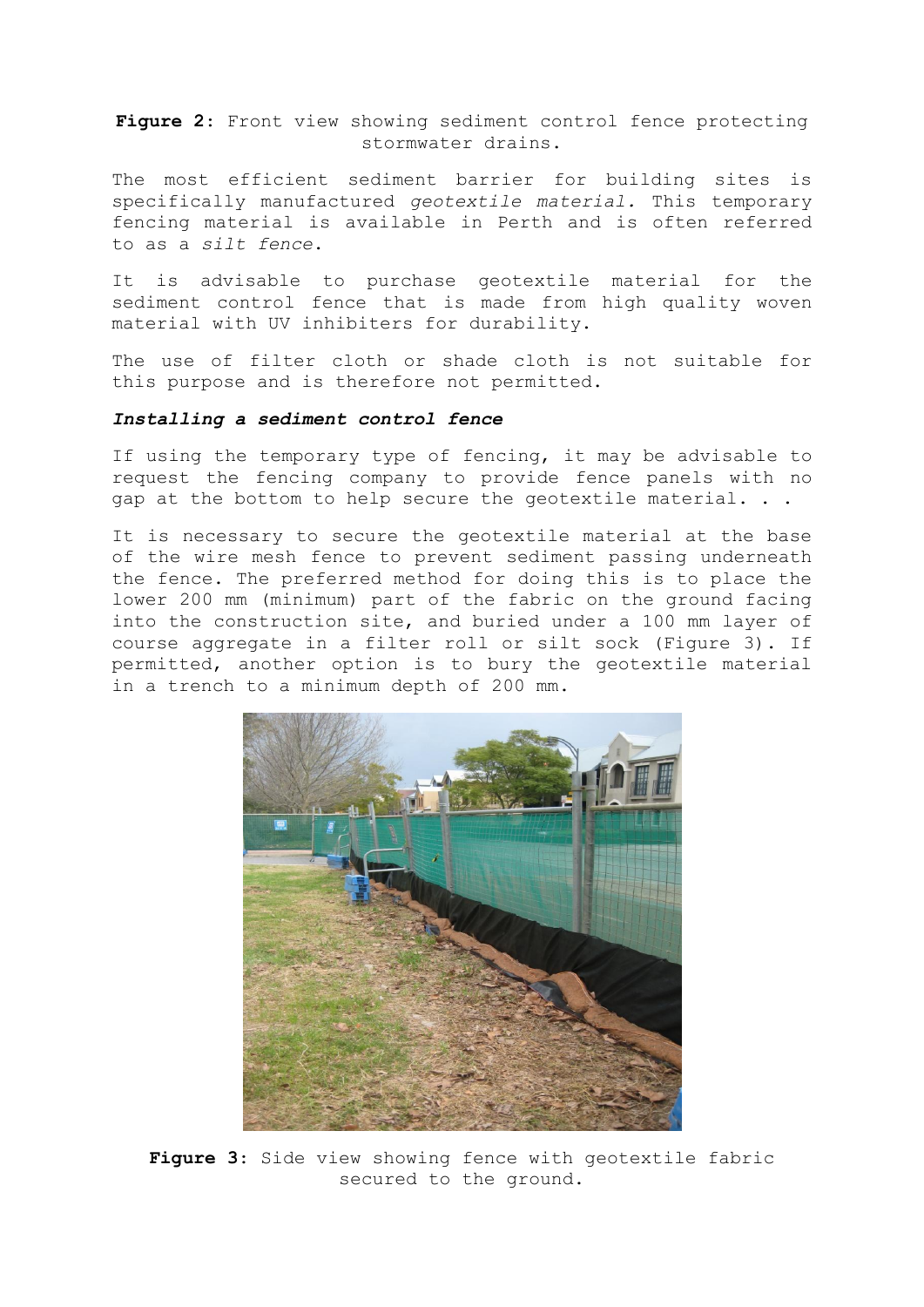The height of the geotextile material, after the lower edge is properly sealed and secured, should be a minimum of 600 mm for residential blocks. For large construction sites or if dust is also likely to be a problem, then the sediment control fence may need to be higher.

If permitted, posts used to secure the geotextile material may be either of the following;

- metal star pickets with cable ties;
- galvanised tie wire used to secure fabric; or
- 40mm square hardwood with staples.

Posts should be driven 400 to 500 mm into the ground and spaced at 2 m intervals (Figure 4).



**Figure 4:** Typical sediment fence installation

#### **Other sediment management options**

In some instances, a sediment control fence may be difficult to install due to the location of stormwater drains requiring protection. In such cases, a stormwater drain insert can be installed in a gully entry drain to perform a similar function to a sediment control fence (Figure 5).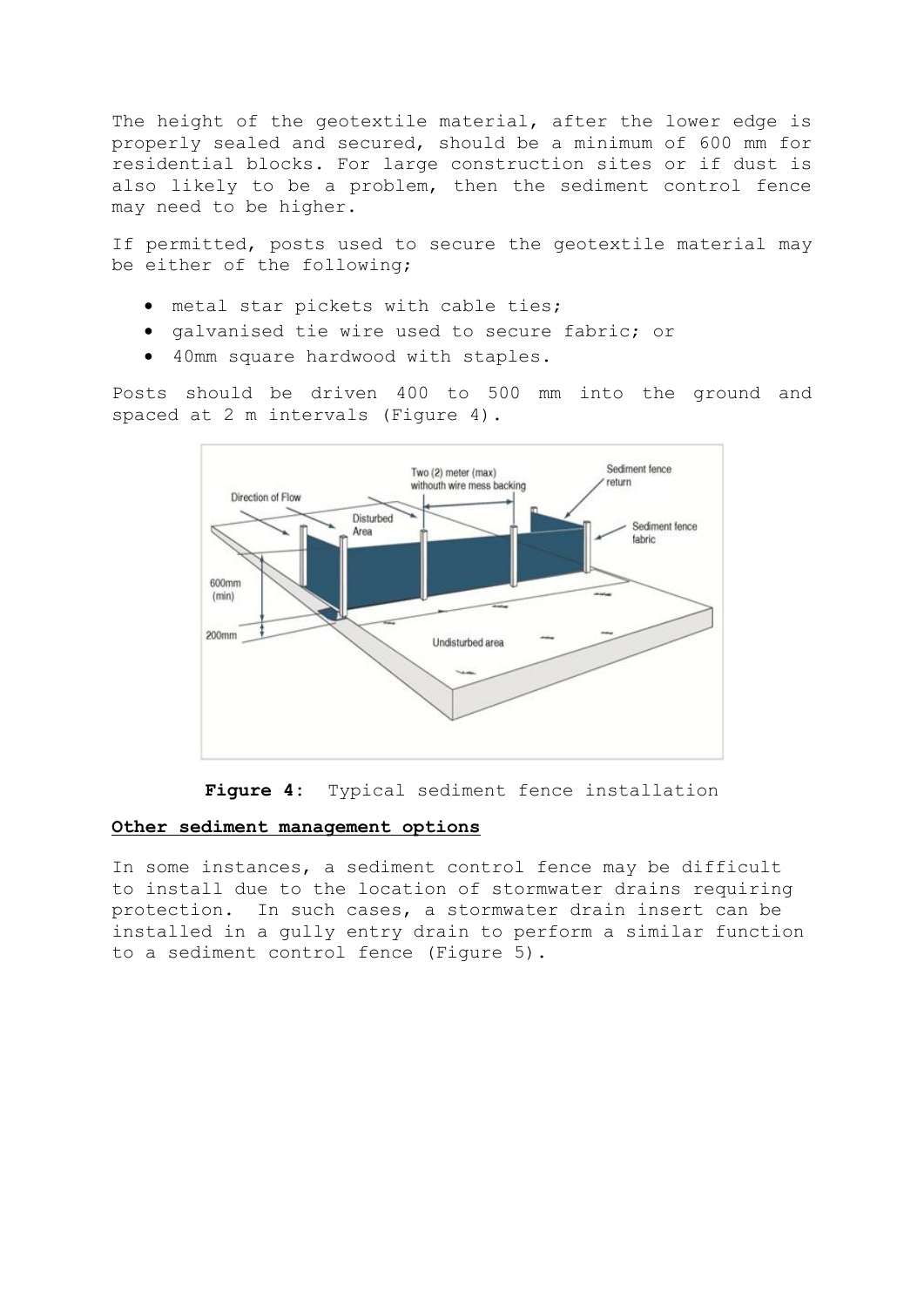

**Figure 5:** Stormwater drain insert to collect sediment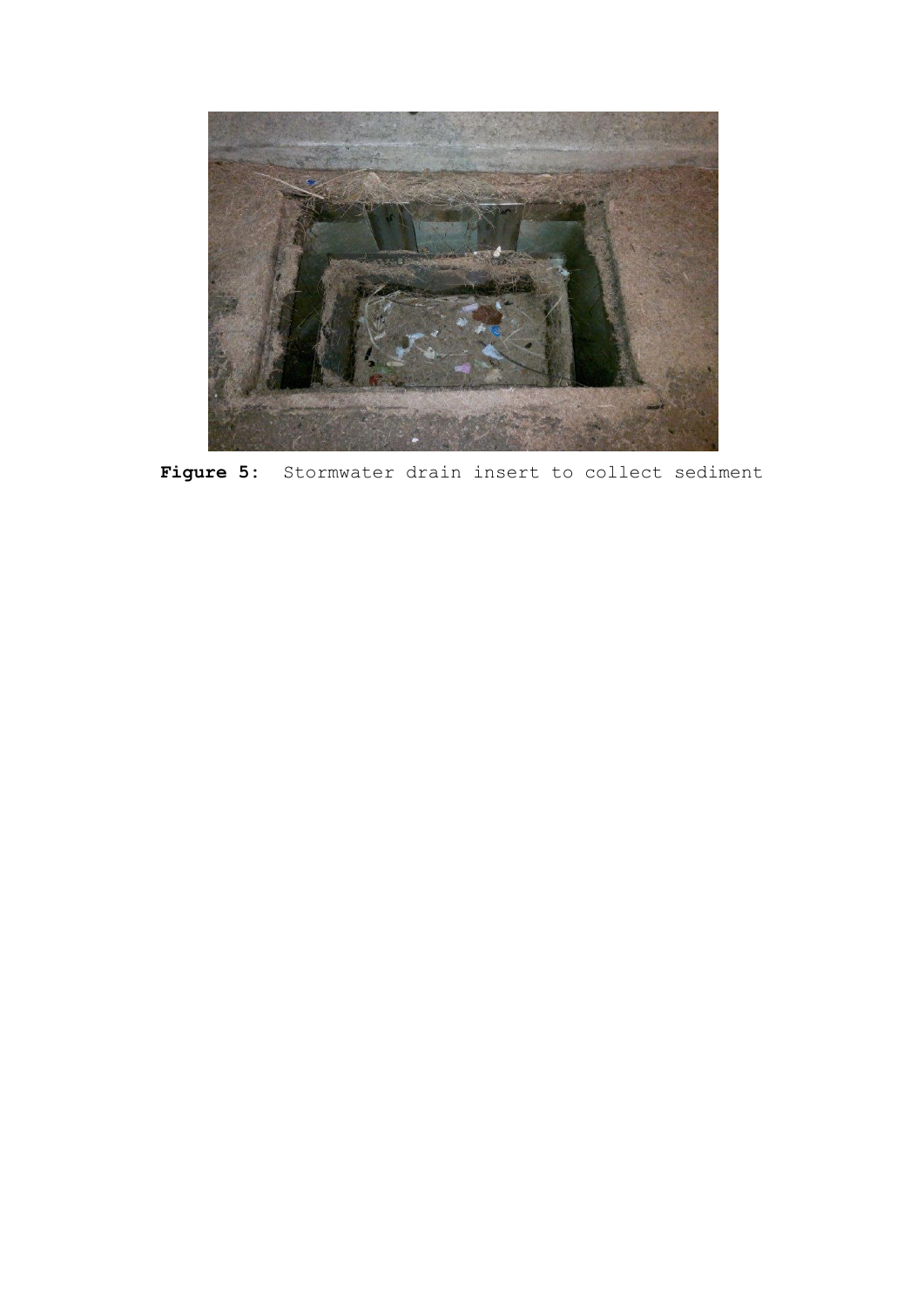## **Legislation**

The *Environmental Protection (Unauthorised Discharges) Regulations 2004* lists a range of prohibitive materials, including sediment, in Schedule 1 that must not be discharged into the environment (see Appendix A). Regulation 3 (1) states:

*A person who, in the course of or in connection with a business or a commercial activity, causes or allows a material listed in Schedule 1 to be discharged into the environment commits an offence.*

Authorised Officers employed by State and Local Authorities have the ability to issue infringements or instigate legal action against any individual or company that breaches the regulations.

Infringement penalties start at \$250 for the first infringement notice rising to \$500 for subsequent infringement notices. If convicted in a court of law, the maximum penalty for an individual is \$5,000. Section 40 of the *Sentencing Act 1995* allows the penalty to be increased to \$25,000 for a body corporate convicted of the same offence. .

Local governments have the power under section 3.25 and schedule 3.1 (6) of the *Local Government Act 1995* to:

*Take specified measures for preventing or minimising the movement of sand, silt, clay or rocks on or from the land if, in the opinion of the local government, that movement would be likely to adversely affect other land.*